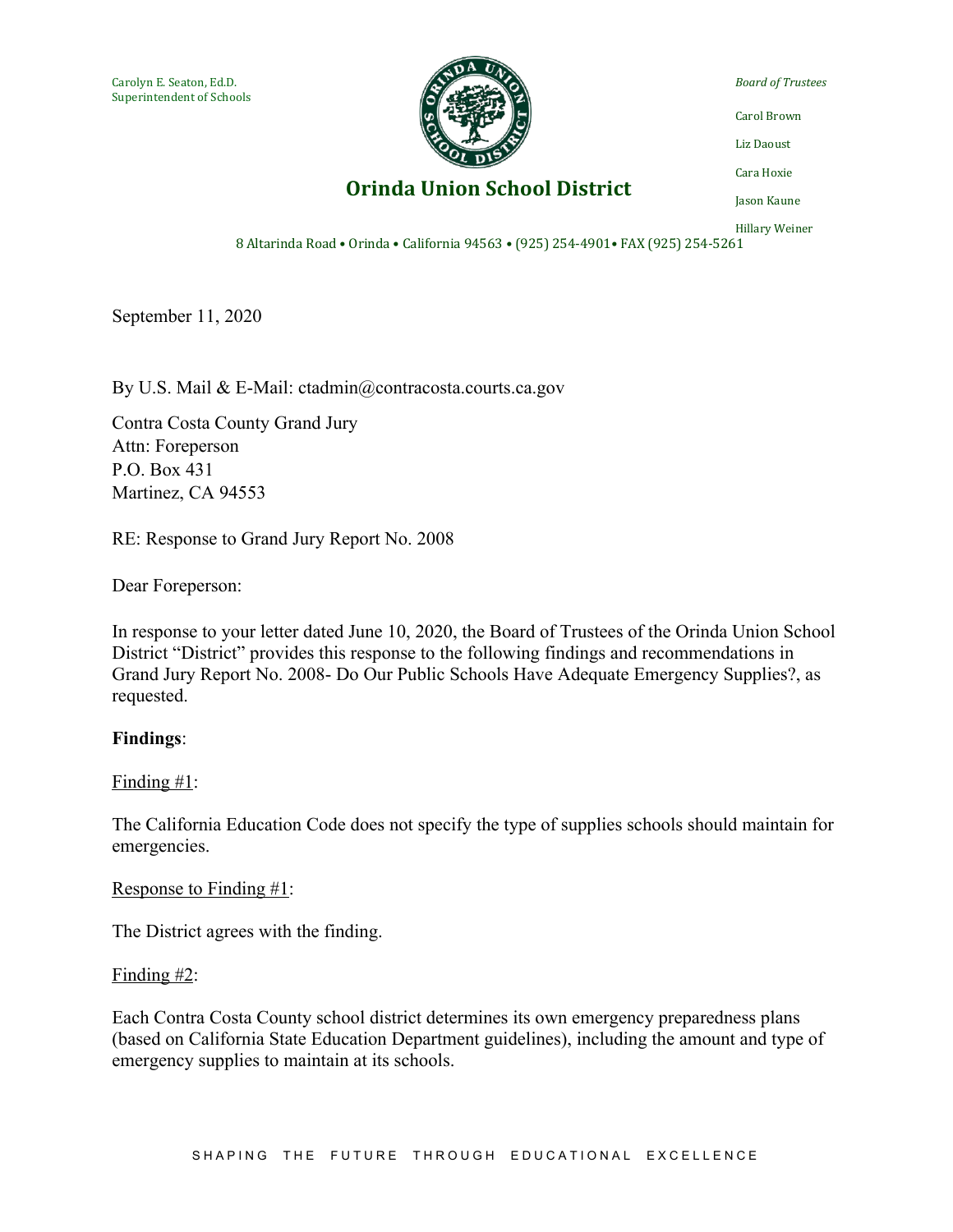# Response to Finding #2:

The District agrees with the finding.

## Finding #3:

The Contra Costa County Office of Education posts on its website a recommended list (minimum standard list) of emergency supplies for school districts.

## Response to Finding #3:

The District agrees with the finding.

## Finding #4:

Some Contra Costa County school districts did not demonstrate that they maintain supplies in conformity with the Contra Costa County Office of Education minimum standard list.

### Response to Finding #4:

The District partially disagrees with the finding. The District has not verified whether other school districts maintain supplies in conformity with the County Office of Education's minimum standard list.

## Finding #5:

Some Contra Costa County school districts fund purchasing and replenishment of emergency supplies through their annual budgets, but most school districts in Contra Costa County fund them through parent or community donations.

## Response to Finding #5:

The District partially disagrees with the finding. The District is not aware of how other school districts in Contra Costa County fund the purchase of emergency supplies.

### Finding #6:

Contra Costa County school districts can apply for federal, state, corporate, or non-profit organization grants to help pay the cost of acquiring and maintaining school emergency supplies.

### Response to Finding #6:

The District agrees with the finding.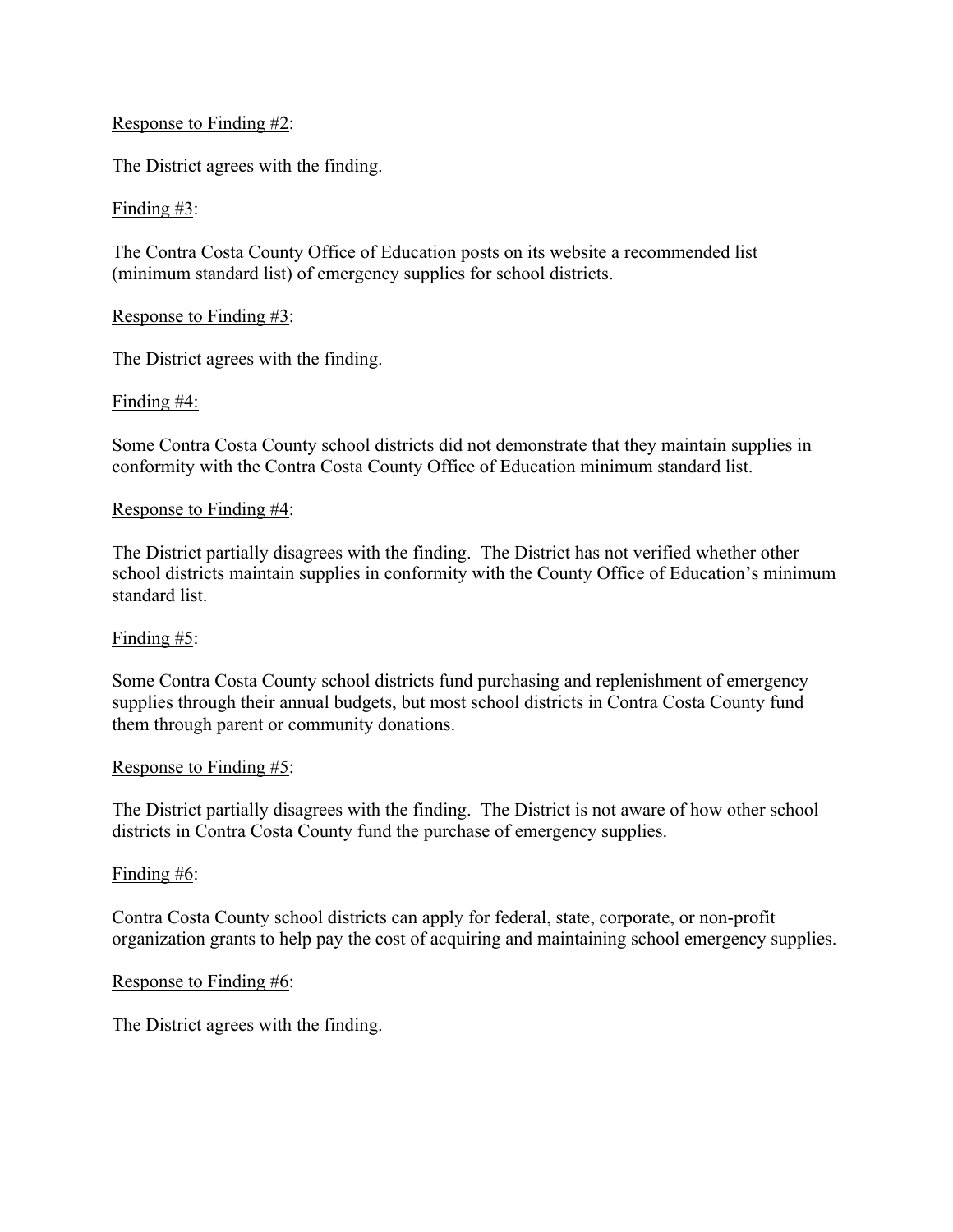# Finding #7:

Each Contra Costa County school district has either a designated safety/ resource officer or a school administrator who fills the safety/ resource officer role.

## Response to Finding #7:

The District agrees with the finding.

## Finding #8:

There is no legal requirement that teachers renew CPR and First Aid certification training after teachers initially obtain their teaching credential.

## Response to Finding #8:

The District agrees with the finding.

# **Recommendations: Orinda Union School District is required to respond to Recommendations 3, 4, and 5.**

## Recommendation #3:

The Contra Costa County school district boards should consider applying for federal, state, corporate, and non-profit organization grants to fund the acquisition of school emergency supplies, by June 30, 2021.

## Response to Recommendation #3:

This recommendation has not yet been implemented, but will be implemented in the future. The Orinda Union School District is currently focused on providing our students with the best possible distance learning program during the COVID-19 pandemic. After COVID-19 conditions improve, the District looks forward to seeking opportunities for grants to help ensure that each school maintains an adequate supply of school emergency supplies. We certainly hope to begin applying for these grants by June 30, 2021, but the timeline will be determined in large part by current COVID-19 conditions.

## Recommendation #4:

Each Contra Costa County school district board should consider developing a plan to identify organizations that provide CPR and First Aid certification refresher training for district teachers, by December 31, 2020.